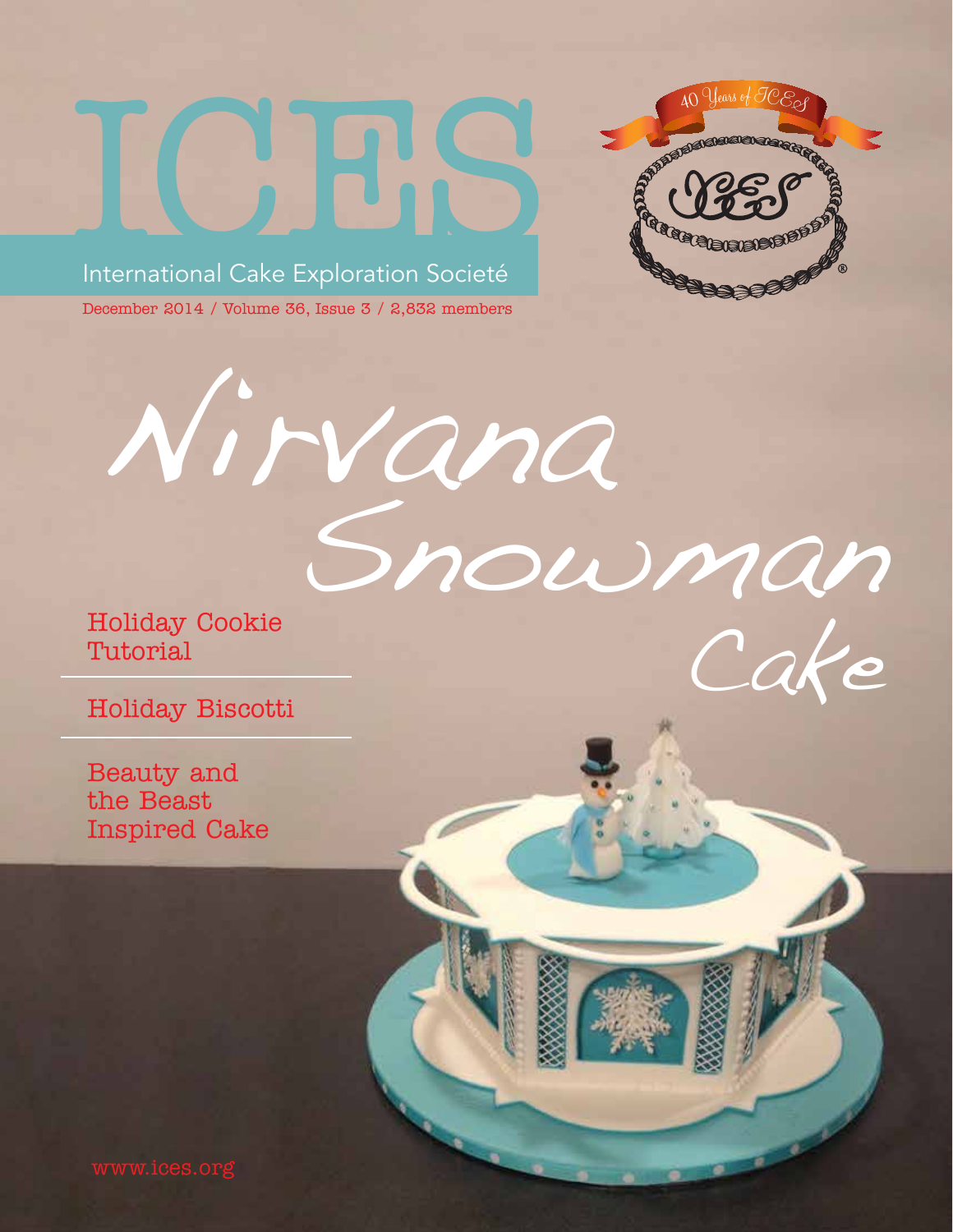# Nirvana Snowman Cake

Julie Miller Cullen, CMSA, Washington, IN

Being one of the most traditional methods of cake decorating, the Nirvana method consists of panels and collars made with color flow. Creativity and lots of practice will give you confidence to execute this classic technique.

# **Materials**

8" Round covered in Albert Uster (AUI) 5th Avenue Blue Fondant 14" Round cake drum covered in AUI 5th Avenue Blue Fondant Acrylic or Masonite boards (for piping pieces on) Acetate or parchment paper **Templates** Tape 2 recipes Color Flow™ or royal icing--recipe of choice 1 recipe of royal icing AUI 5th Avenue Blue Gel Color Scribe tool, Trussing Needle, or small paint brush Parchment or disposable bags Wilton tip #2 PME tips #1.5 and #43 Wilton Christmas Tree Cookie Cutter Small scissors 4mm Black Sugar Pearls 4mm 5th Avenue Blue and Silver Dragees FMM Multi Ribbon Cutter FMM Geometric Cutter Set Patchwork Snowflakes and Stars Small rolling pin Gumpaste (white and black) Royal Icing (white) Coffee stirrers or similar support

Julia Cullen, CMSA, started in the sugar craft world in 2006. She became addicted to cake decorating after taking her first Wilton course, later teaching as a Wilton Method Instructor for several years. She earned her title of ICES Certified Master Sugar Artist in 2011. Julia has taught at the INTERNATIONAL SUGAR ART COLLECTION (ISAC) in Atlanta, GA; and continues to enjoy learning and instructing. Her passions include Nirvana, stringwork, and gumpaste flowers. Julia lives with her husband in southern Indiana.



# General Outlining Guidelines:

Work from the inside to the outside of your piece. This will make it easier for you to remove any mishaps as well as making it less likely you will accidentally bump into previously piped lines. Outlines are done using a Wilton tip #2.

## Top Collar:

Outline inner circle openings (or "cut outs") and outer edge with full strength 5th Avenue Blue Color Flow™ or royal icing.

Fill in collar with flood consistency white Color Flow™ or royal icing. Remember to work both sides of the flooded area to prevent any seams or lines while drying.

Place the collar under a desk lamp for 15-20 minutes for a better sheen. The collar may then be placed in a dehydrator on a low setting (95°Fahrenheit) for several hours. In 24 hours, the collar may be carefully flipped over, the acetate removed, and the collar placed back into the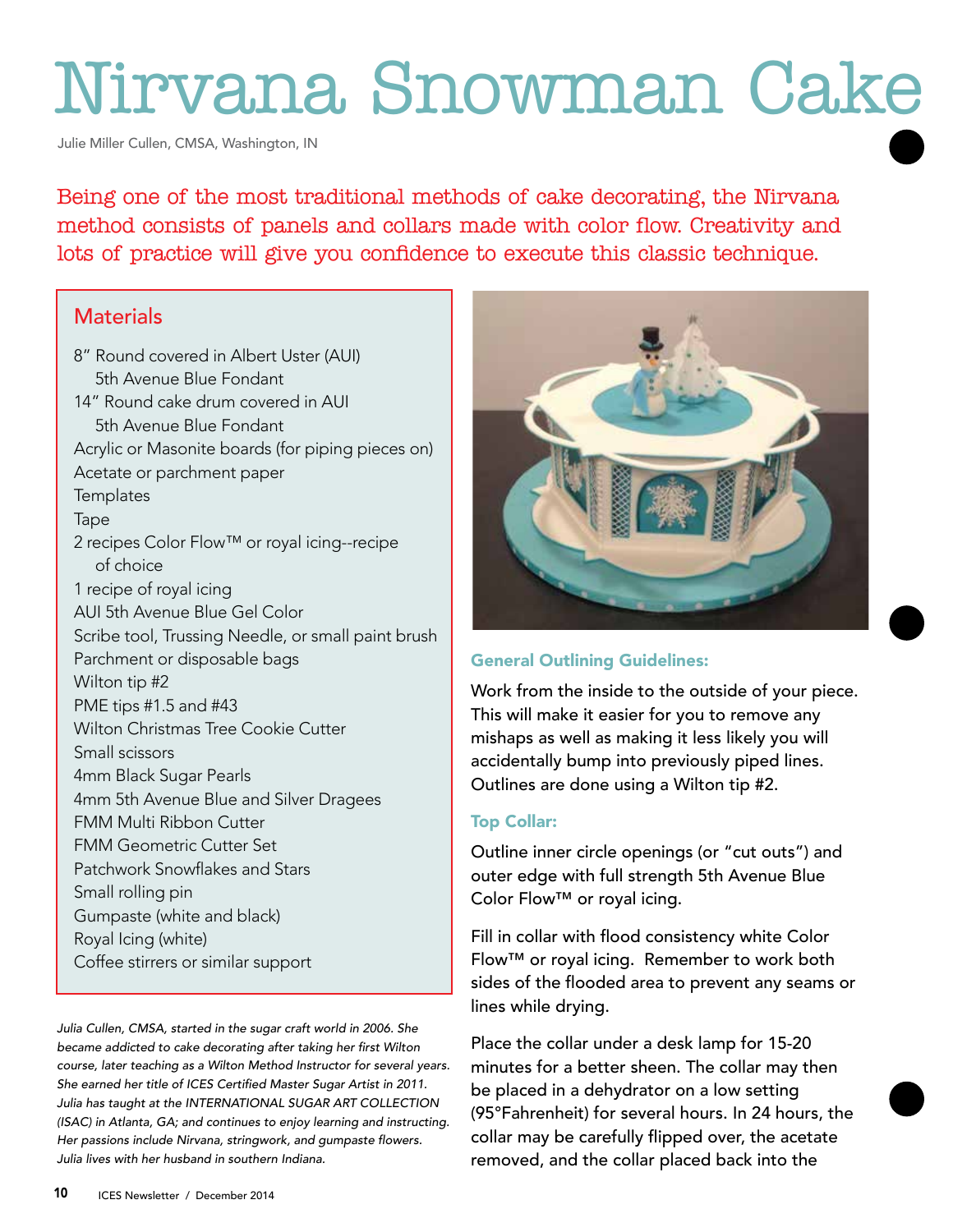dehydrator to speed drying, but this may still take<br>several hours for thorough drying. This piece will<br>take the longest time to dry. several hours for thorough drying. This piece will take the longest time to dry.

# Bottom Collar:

Outline inside edge in full strength white Color Flow™ or royal icing. This edge must be piped as precisely as possible or you risk having problems with construction



later! Outline outer edge in full strength 5th Avenue Blue icing.

Fill in collar with flood consistency white icing, again working both sides of the flooded area to prevent seams or lines. Place the collar under a lamp and then in a dehydrator as for the top collar.

#### Side Pieces:

The outside edges of each side piece need to be piped as precisely as possible or you risk having problems with construction later!

Outline arched opening and small rectangles in full strength 5th Avenue Blue icing. Outline outer rectangle in white full strength icing.

Fill in side piece with flood-consistency white icing; remember to keep the edges of all flooded areas "wet" while flooding to prevent seams or lines.

Place under a lamp and air dry or put into a dehydrator as for collars. When dry, add the lattice. Remove the side piece from the acetate. Place a fresh piece of acetate over the template, then using royal icing and PME tip #1.5, pipe the lattice pattern, being sure to extend each line slightly beyond the small rectangle of the template. After the lattice is piped, pipe a rectangle outline over the lattice just slightly larger than that on the template. Before lattice piping dries place a side piece on top (using template as a guide) and gently press into icing. Allow to dry several hours.

#### Construction:

Attach bottom collar to board using royal icing. Be careful of any narrow areas – we don't want to have any breakage!

Attach cake to board, being sure to center carefully inside of collar to allow even spaces for each side piece to set. (If using real cake you may want to place cake and then the collar.)

Begin setting the side pieces. Using royal icing pipe a line near the inside edge of the bottom collar. Stand a side piece in the royal icing keeping

it as close to the edge of the collar as possible, side pieces should not touch the cake. When nearly dry, I like to pipe the bottom border to help hold it in place using PME tip #43.



Place the second side piece to the right of the first one; be sure to keep it as close to the collar and the first side piece as possible. When nearly dry, add a side seam of shells (or snails) and a bottom border to help hold pieces in place.

Place the third side piece to the left of the first

one. If you alternate which side you are working on, it will give each piece just a little more drying time. Continue until all six sides are placed, allowing drying time as needed.



To add the top collar, pipe a very small shell border near outer top edge of the cake. Place the top collar carefully, matching up edges appropriately with sides and points of bottom collar, pressing gently to secure.